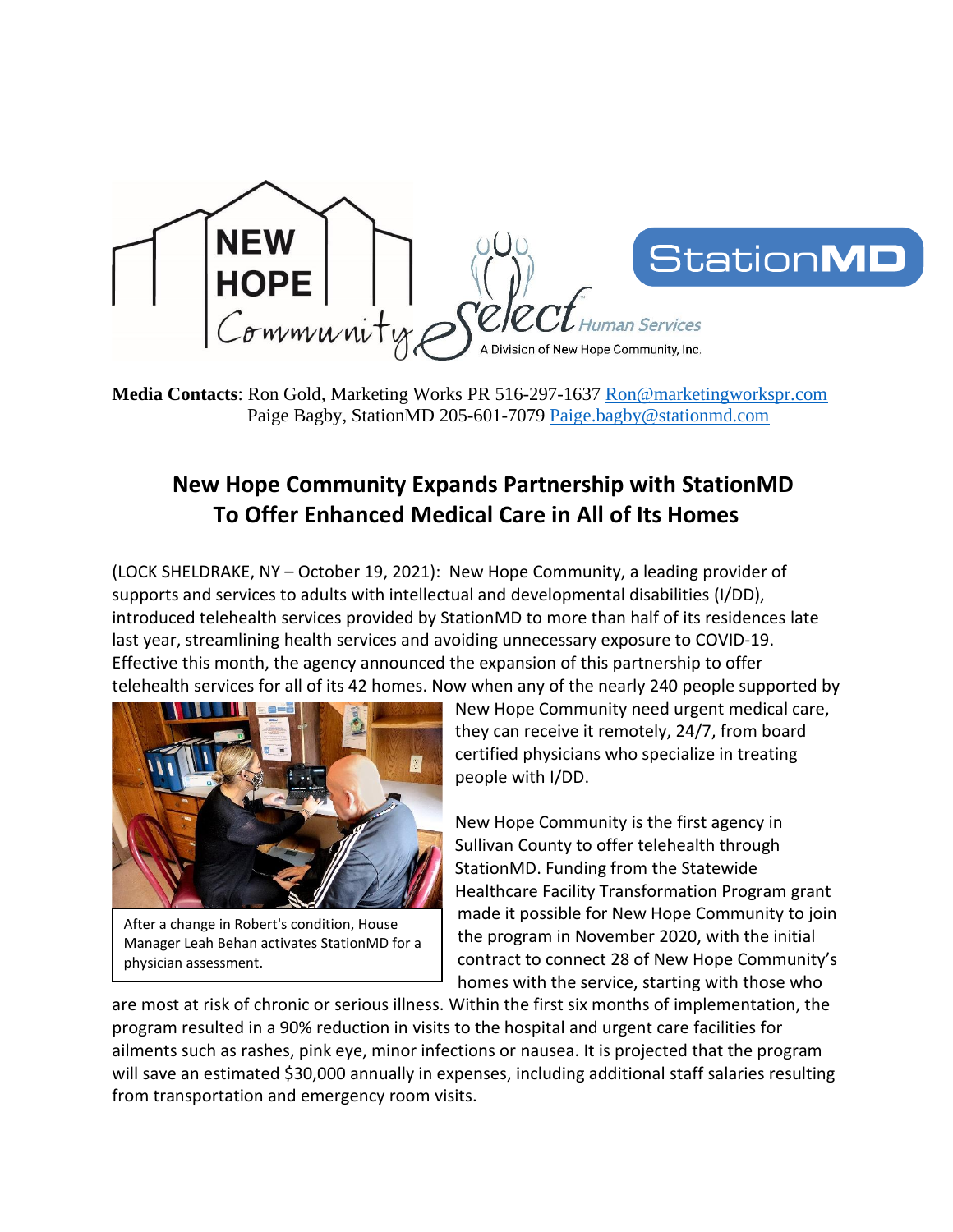"Telehealth has revolutionized our clinical services and we are excited to be expanding this partnership with StationMD," says Debra J. McGinness, Chief Executive Officer, New Hope Community. McGinness, who is also a registered nurse, explains, "Now, we can fully ensure that all of the men and women we support have quick access to highly qualified, experienced professionals who understand their needs, 24 hours a day, seven days a week," she added.

"People who have I/DD—like those with autism, Down Syndrome, or cerebral palsy—often have complex health conditions and require specialized doctors who can treat them. We're thrilled StationMD is serving all 42 New Hope Community homes, so the individuals in their care can get the medical attention they need, 24/7, from the comfort and safety of home," says Dr. Maulik Trivedi, Co-Founder and Chief Strategy Officer, StationMD.

"A trip to the doctor's office or to the emergency room can be traumatic for anyone but especially for people who may have sensory, communication or mobility issues, and require medical transport with support staff to accompany them," McGinness pointed out. "Streamlining care with new technology often creates a better patient experience and achieves significant cost savings as well," she added.

This February alone, New Hope Community averaged 25 calls a month to StationMD, and over the following six months, 174 individuals had been cared for without the disruption of leaving home and being in an unfamiliar or disturbing setting. Of those cases, 157 were treated without a visit to the emergency room. The service has resolved the need for additional staffing in homes when a staff member accompanies an individual on their trip to the hospital, urgent care or physician's office.

Easy-to-use medical "stations" enable New Hope Community's nurses and staff to electronically connect with StationMD's board certified physicians using tablets. High-tech stethoscopes and blood pressure cuffs operate on Bluetooth technology to transmit vital signs in real-time for patient evaluations.

Karen Russell, New Hope Community's Chief Operating Officer who was instrumental in the introduction and implementation of the program, pointed out that during the COVID-19 pandemic, the program produced timely safety benefits. "By having to make fewer visits to hospitals and urgent care centers, telehealth with StationMD has kept the NHC community safer," she said. In addition to using leading-edge technology to transmit important health information, she noted that the partnership relies on the on-site expertise of New Hope Community's staff. "We know our individuals' medical history, what medications they are on, and any symptoms or other illnesses they are prone to, and we work with StationMD to ensure their medical care is streamlined and consistent," Russell explained.

"That means our individuals will not get 'over prescribed' medication or be in a situation where the clinicians do not fully understand their needs," said Karen Kerendian, RN, Director of Health Services at New Hope Community. She explained that diagnosing illness and prescribing